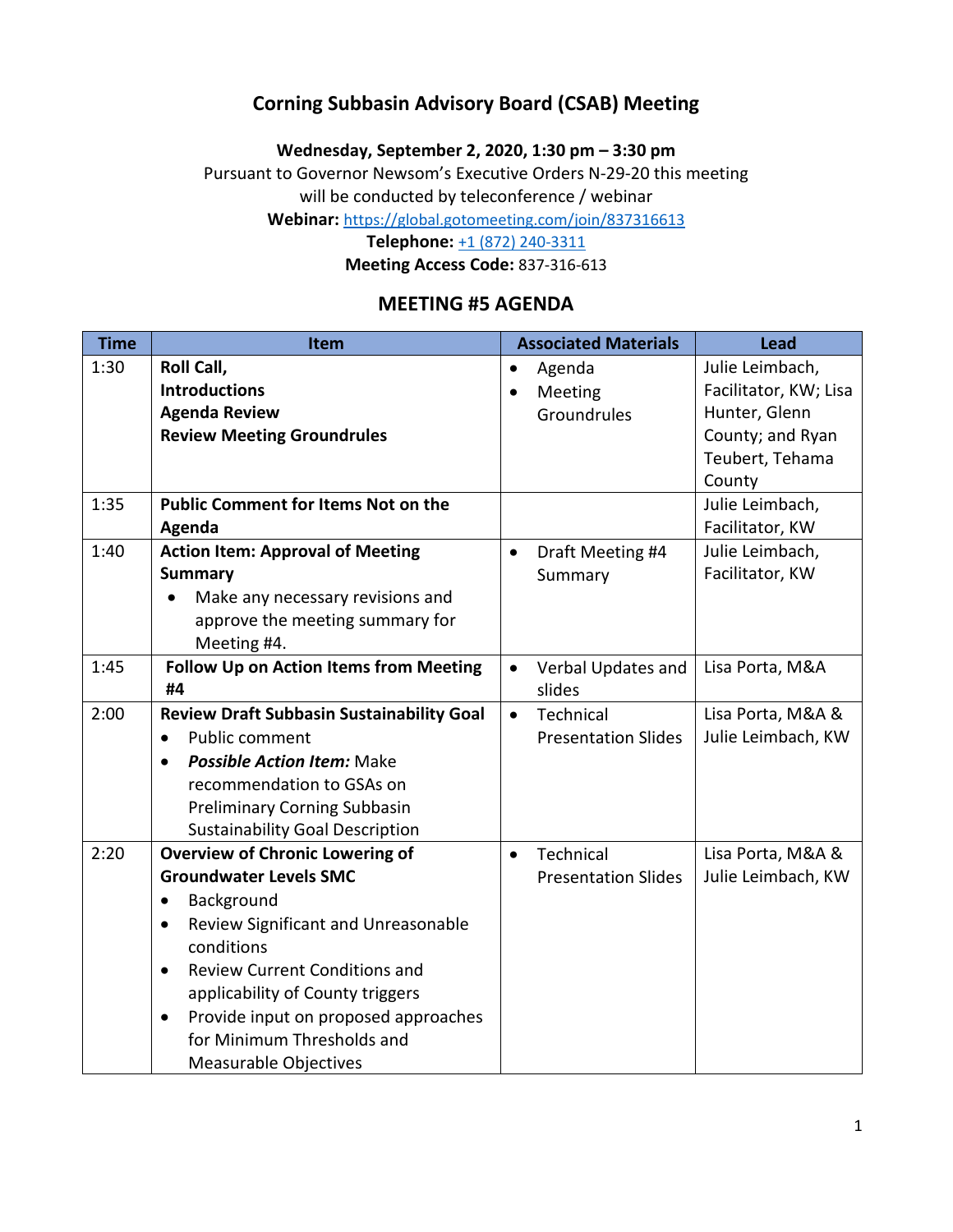| <b>Time</b> | <b>Item</b>                                         | <b>Associated Materials</b> | <b>Lead</b>     |
|-------------|-----------------------------------------------------|-----------------------------|-----------------|
|             | Review effects on beneficial users and<br>$\bullet$ |                             |                 |
|             | other Sustainability Indicators                     |                             |                 |
|             | Discussion and feedback from CSAB<br>$\bullet$      |                             |                 |
|             | <b>Public comment</b>                               |                             |                 |
| 3:20        | <b>Next Steps</b>                                   | <b>CSAB Schedule and</b>    | Julie Leimbach, |
|             | Review action items                                 | Objectives                  | Facilitator, KW |
|             | Review agenda items for upcoming<br>$\bullet$       |                             |                 |
|             | meetings                                            |                             |                 |
|             | Public comment<br>$\bullet$                         |                             |                 |
| 3:30        | <b>Adjourn</b>                                      |                             |                 |

# **Meeting Groundrules**

Participants will observe the following meeting groundrules to guide their behavior and comment process. Participants will:

- 1. Observe Brown Act requirements.
- 2. Seek to understand and respect opposing views.
- 3. Keep comments and discussion succinct and focused on meeting objectives.
- 4. Observe the following public comment groundrules:
	- a. The public will have an opportunity to comment on items that are not on the agenda.
	- b. Each public comment will be limited to three minutes.
	- c. CSAB members are not required to respond to any issues raised during the public comment period and may not take any action on such issues other than to refer the item or schedule the issue(s) for a future agenda.
	- d. For virtual meetings, when a member of the public wants to join the comment queue, they can either indicate in the Chatbox of the webinar or let the facilitator know verbally if they are only on the audio portion of the teleconference.
	- e. Comments will be taken in the order that they are received.

# **Webinar Link and Teleconference**

Corning Subbasin Advisory Board Meeting Wed, Sep 2, 2020 1:30 PM - 3:30 PM (PDT)

**Please join my meeting from your computer, tablet or smartphone.**  <https://global.gotomeeting.com/join/837316613>

**You can also dial in using your phone.** United States: [+1 \(872\) 240-3311](tel:+18722403311,,837316613)

**Access Code:** 837-316-613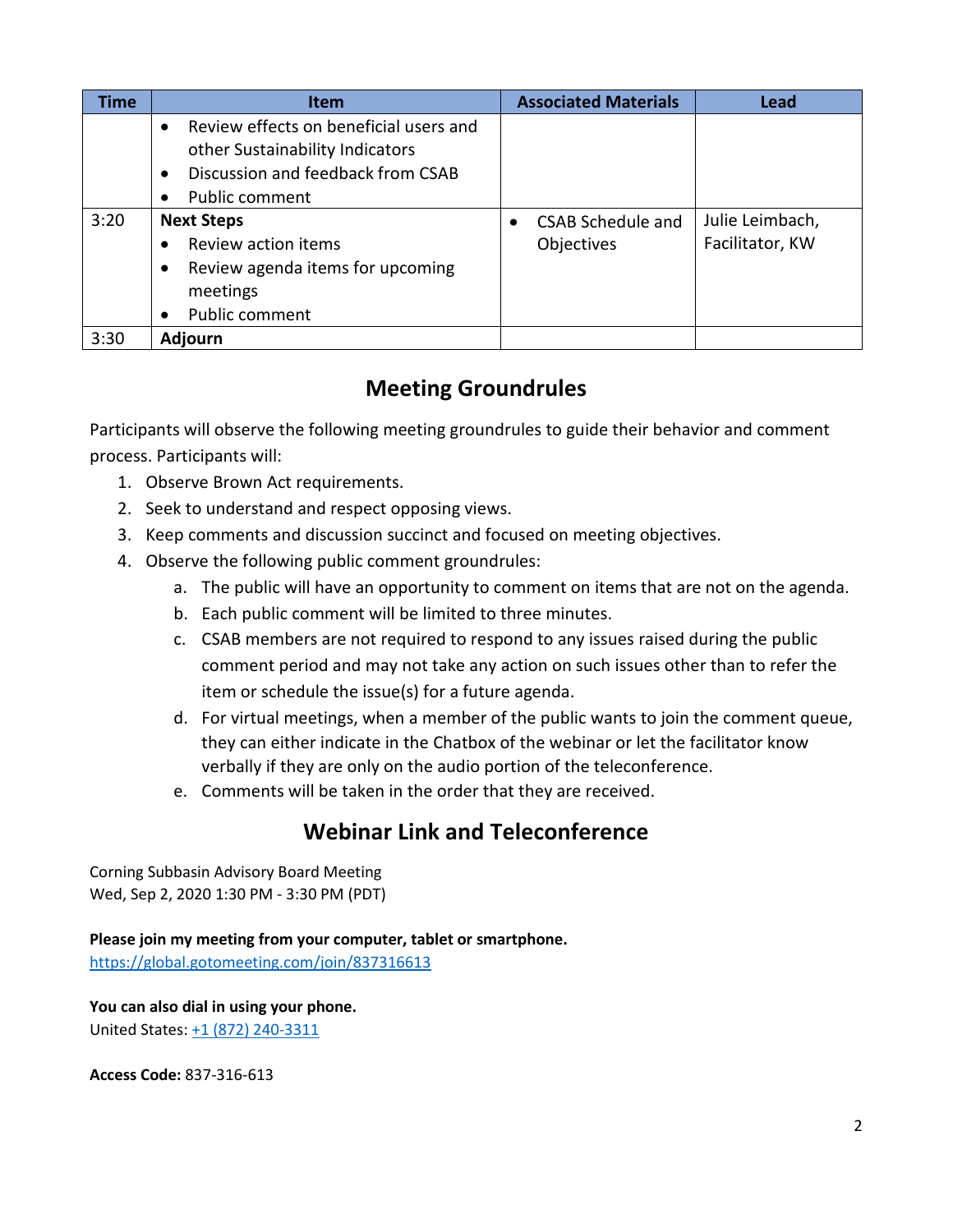New to GoToMeeting? Get the app now and be ready when your first meeting starts: <https://global.gotomeeting.com/install/837316613>

For troubleshooting call or text Sharla Stockton at 530-520-1436.

#### **CSAB Schedule & Objectives**

The Corning Sub-Basin Advisory Board (CSAB) will meet monthly on the first Wed. from 1:30 to 3:30 pm from June 2020 through December 2020. The 2021 schedule will be determined based on CSAB member availability. This meeting schedule outlines the anticipated schedule and the key discussion topics for each meeting. It will be updated to reflect the most current information, as warranted.

| <b>Date</b> | <b>Key Meeting Topics</b>                                                                                                                                                                                                                                          | <b>CSAB Meeting Objectives</b>                                                                                                                                                                                                                                                                                                           |
|-------------|--------------------------------------------------------------------------------------------------------------------------------------------------------------------------------------------------------------------------------------------------------------------|------------------------------------------------------------------------------------------------------------------------------------------------------------------------------------------------------------------------------------------------------------------------------------------------------------------------------------------|
| 2020        |                                                                                                                                                                                                                                                                    |                                                                                                                                                                                                                                                                                                                                          |
| Apr         | <b>CSAB Overview</b><br>$\bullet$<br><b>GSP Development</b><br>$\bullet$<br>Groundwater Data<br>$\bullet$<br>Overview of Data Management System and<br>$\bullet$<br>Model<br>Sustainable Management Goal Example<br>$\bullet$<br>Interests & Concerns<br>$\bullet$ | Provide background on Corning GSP framework<br>$\bullet$<br>Collection of groundwater data<br>$\bullet$<br><b>Collection of interests</b><br>$\bullet$<br>Introduce potential Sustainability Goal for<br>$\bullet$<br>Subbasin<br><b>Public Comment</b>                                                                                  |
| June        | Draft Hydrogeologic Conceptual Model and<br>$\bullet$<br>groundwater conditions<br>Modeling platform selection<br>$\bullet$<br>GSP review process<br>$\bullet$                                                                                                     | CSAB Recommendations and questions for<br>$\bullet$<br>Hydrogeologic Conceptual Model and<br><b>Groundwater Conditions</b><br>Make a recommendation on model platform to<br>$\bullet$<br>use for GSP work<br><b>Public Comment</b><br>$\bullet$                                                                                          |
| July        | Current and Historical draft Water Budgets<br>$\bullet$<br>Model overview<br>$\bullet$<br>Potential management areas<br>$\bullet$                                                                                                                                  | Review of what is perceived as historic and<br>$\bullet$<br>current unsustainable groundwater use based on<br>water budget<br><b>Public Comment</b><br>$\bullet$                                                                                                                                                                         |
| Aug         | <b>Monitoring Networks</b><br>$\bullet$<br>Overview of Sustainable Management<br>$\bullet$<br>Criteria and approach to development<br><b>Draft Sustainability Goal</b><br>$\bullet$                                                                                | Answer questions on monitoring networks<br>$\bullet$<br>Gather initial feedback on process for developing<br><b>SMCs</b><br><b>Discuss Sustainability Goal</b><br>$\bullet$<br>CSAB recommendations for developing<br>$\bullet$<br>monitoring networks and general approach to<br>SMCs development<br><b>Public Comment</b><br>$\bullet$ |
| Sept        | Groundwater Level SMC discussion #1 -<br>$\bullet$<br>background on Groundwater Levels SMC<br>Proposed approaches for MT and MO<br>$\bullet$                                                                                                                       | Input on proposed approaches for MT and MO<br>$\bullet$<br>development<br><b>Public Comment</b><br>$\bullet$                                                                                                                                                                                                                             |
| Oct         | Groundwater Level SMC discussion #2 -<br>$\bullet$<br>proposed groundwater level MT and MO                                                                                                                                                                         | Recommendations on proposed groundwater<br>$\bullet$<br>level MT and MO<br><b>Public Comment</b>                                                                                                                                                                                                                                         |